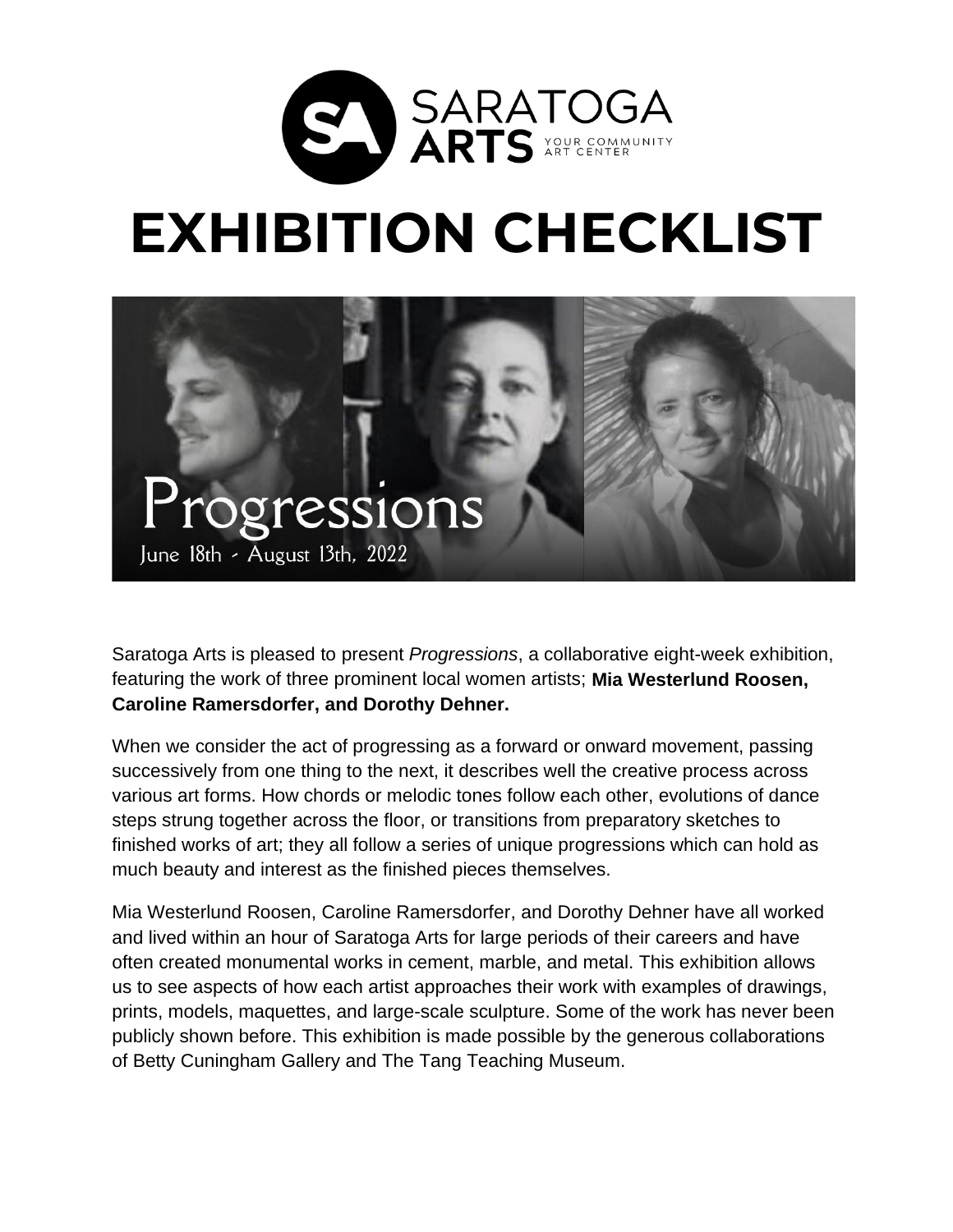| <b>Caroline Ramersdorfer</b><br>Inner View_Nexus II, 2022<br>Yule Marble, Stainless Steel and Granite<br>79 x 20 x 14 inches<br>\$38,000          |
|---------------------------------------------------------------------------------------------------------------------------------------------------|
| <b>Caroline Ramersdorfer</b><br>Inner View_ Nexus-Open (model), 2016<br>Marble and Stainless Steel<br>$11 \times 9 \times 3$ inches<br><b>NFS</b> |
| <b>Caroline Ramersdorfer</b><br>Untitled Drawing 1, 2007-2010<br>Graphite on Paper<br>22 $\frac{1}{4}$ x 15 inches<br>\$2,800                     |
| <b>Caroline Ramersdorfer</b><br>Untitled Drawing 2, 2007-2010<br>Graphite on Paper<br>22 1/4 x 15 inches<br>\$2,800                               |
| <b>Caroline Ramersdorfer</b><br>Untitled Drawing 3, 2007-2010<br>Graphite on Paper<br>22 1/4 x 15 inches<br>\$2,800                               |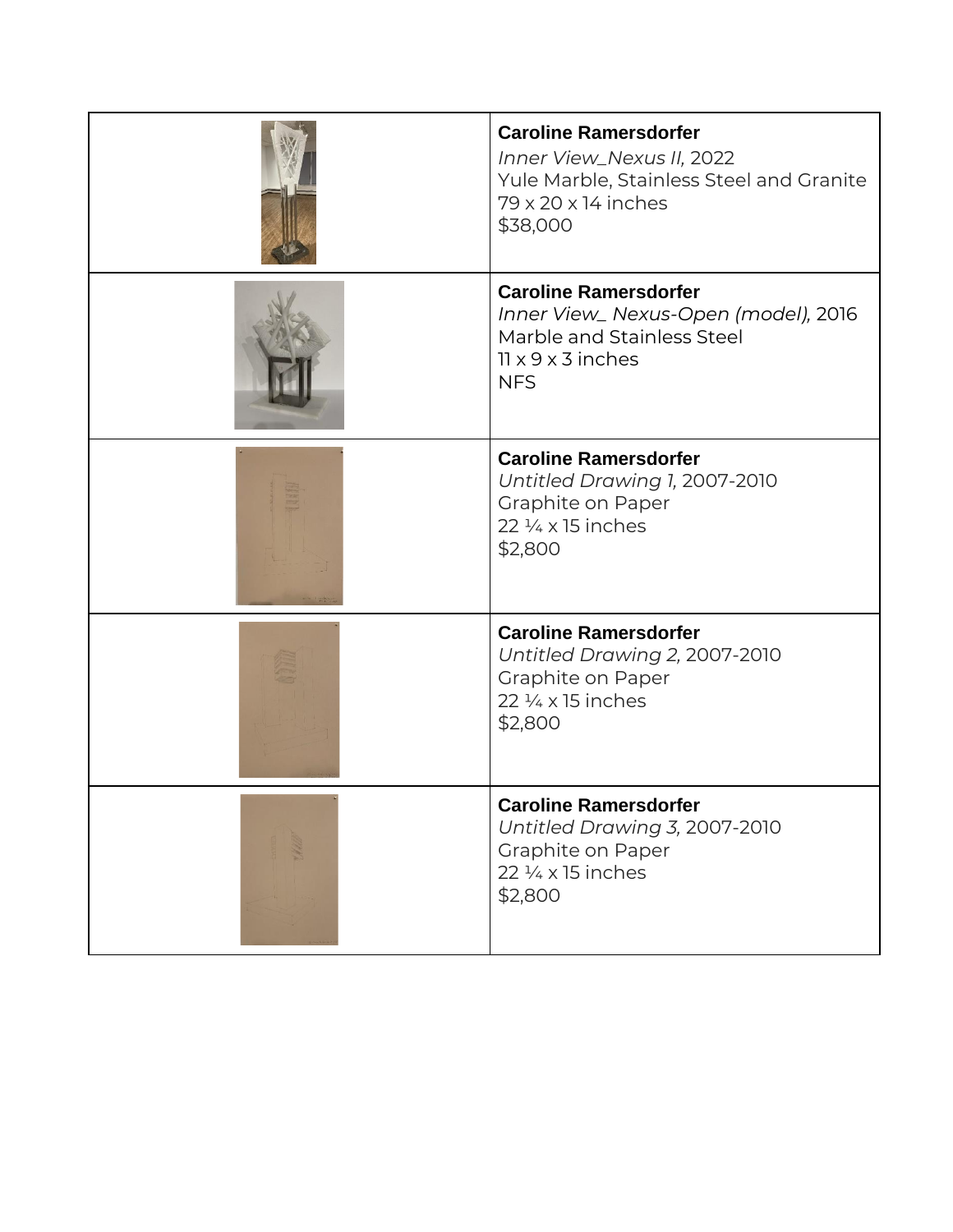| <b>Caroline Ramersdorfer</b><br>Untitled Drawing 4, 2007-2010<br>Graphite on Paper<br>22 1/4 x 15 inches<br>\$2,800           |
|-------------------------------------------------------------------------------------------------------------------------------|
| <b>Caroline Ramersdorfer</b><br>Untitled Drawing 5, 2007-2010<br>Graphite on Paper<br>22 1/4 x 15 inches<br>\$2,800           |
| <b>Caroline Ramersdorfer</b><br>Untitled Drawing 6, 2007-2010<br>Graphite on Paper<br>22 $\frac{1}{4}$ x 15 inches<br>\$2,800 |
| <b>Caroline Ramersdorfer</b><br>Untitled Drawing 7, 2007-2010<br>Graphite on Paper<br>$22\frac{1}{4}$ x 15 inches<br>\$2,800  |
| <b>Caroline Ramersdorfer</b><br>Untitled Drawing 8, 2007-2010<br>Graphite on Paper<br>22 1/4 x 15 inches<br>\$2,800           |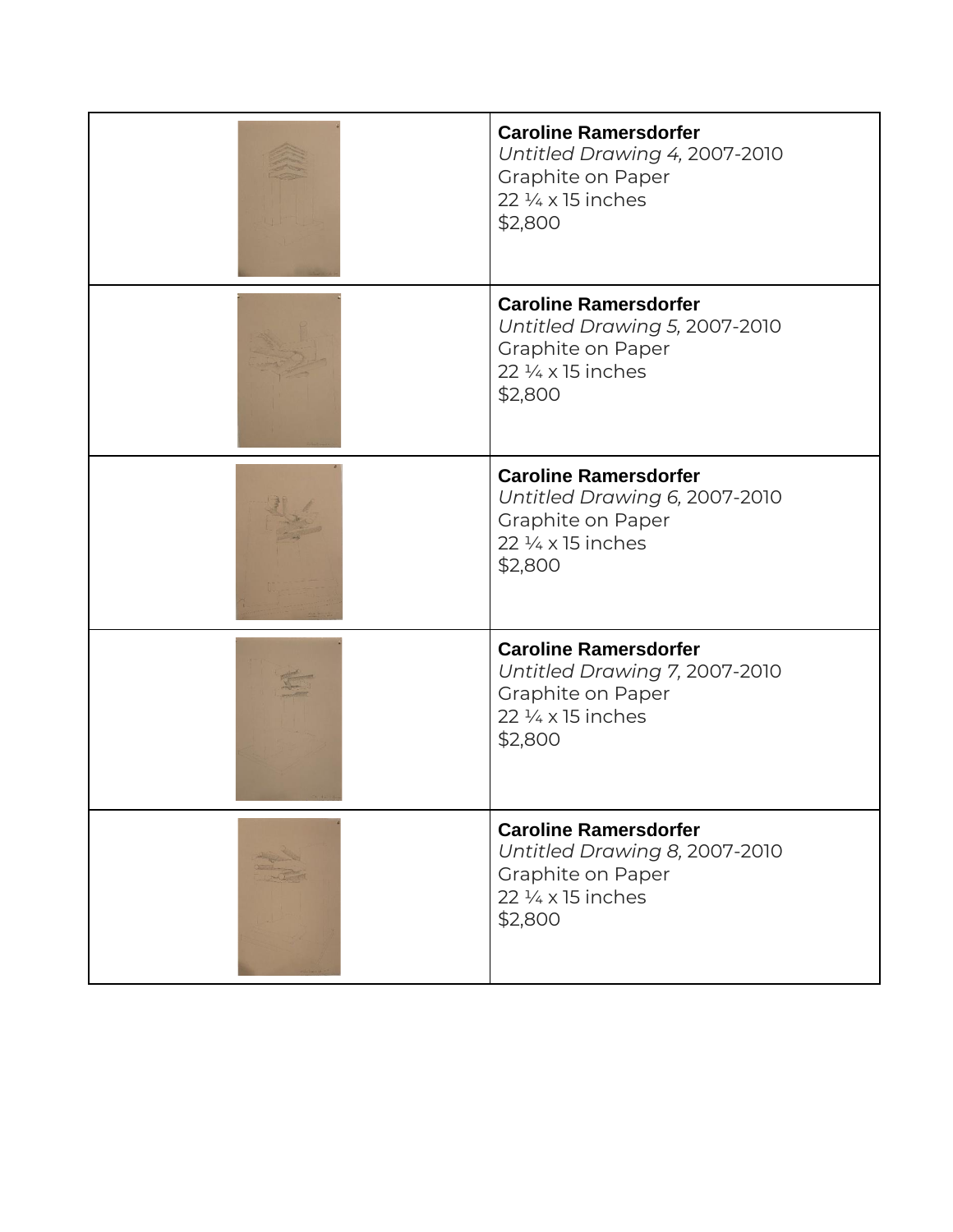| <b>Caroline Ramersdorfer</b><br>Inner View_wallinstalled, 2008<br>Marble and Stainless Milled Structure<br>$9 \times 8 \times 6$ inches<br>\$24,000      |
|----------------------------------------------------------------------------------------------------------------------------------------------------------|
| <b>Caroline Ramersdorfer</b><br>Inner View_Floating, 2017<br>Marble, Stainless Steel Structure<br>$107 \times 14 \times 21$ inches<br>\$32,000           |
| <b>Caroline Ramersdorfer</b><br>Inner View_Brainstorming, 2014<br>Spanish Alabaster on Black Granite Slab<br>$10 \times 12 \times 12$ inches<br>\$19,000 |
| <b>Caroline Ramersdorfer</b>                                                                                                                             |
| 3D Drawings, 2014<br>Pinned Vellum on Foam Core<br>14 x 18 inches<br>\$4,800                                                                             |
| <b>Caroline Ramersdorfer</b><br>Inner View_Interlocked (model), 2010<br>Wood<br>$7\frac{1}{2} \times 6 \times 1\frac{3}{4}$ inches<br><b>NFS</b>         |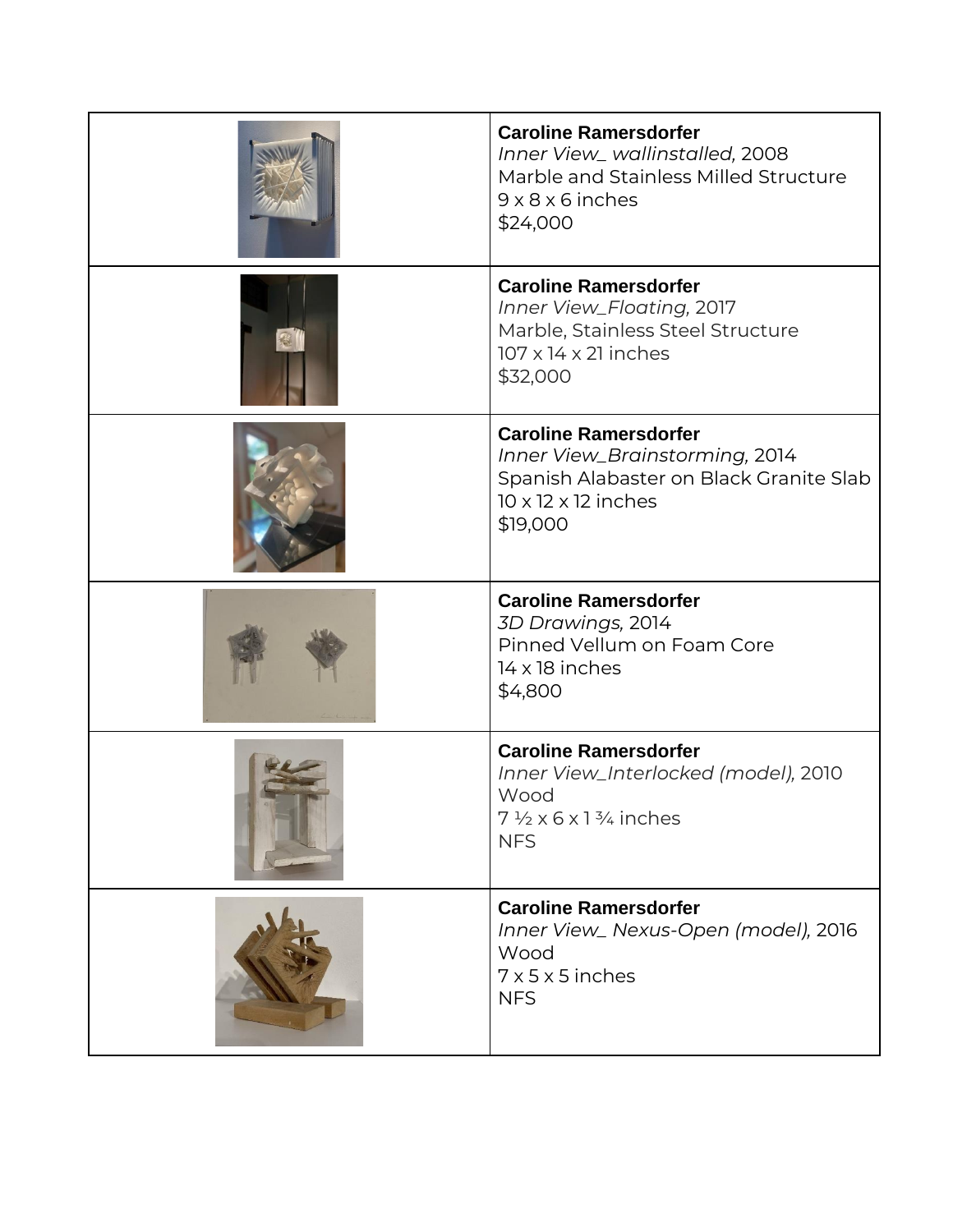| <b>Caroline Ramersdorfer</b><br>Untitled Drawing 9, 2007-2010<br>Graphite on Paper<br>$15 \times 22$ ¼ inches<br>\$2,800           |
|------------------------------------------------------------------------------------------------------------------------------------|
| <b>Caroline Ramersdorfer</b><br>Untitled Drawing 10, 2007-2010<br>Graphite on Paper<br>$15 \times 22$ ¼ inches<br>\$2,800          |
| <b>Mia Westerlund Roosen</b><br>Carmelite II, 2005<br>Felt and Resin<br>89 x 46 x 36 inches<br>Price Upon Request                  |
| <b>Mia Westerlund Roosen</b><br>Incarceration Series 11, 2018<br>Graphite on Paper<br>18 x 12 1/2 inches<br>\$1,200                |
| <b>Mia Westerlund Roosen</b><br>Incarceration Series 12, 2018<br>Graphite on Paper<br>$16 \times 12 \frac{1}{2}$ inches<br>\$1,200 |
| <b>Mia Westerlund Roosen</b><br>Mettawee 2, 2008<br>Ceramic Drawing<br>$3 \times 14 \times 11$ $\frac{1}{2}$ inches<br>\$1,000     |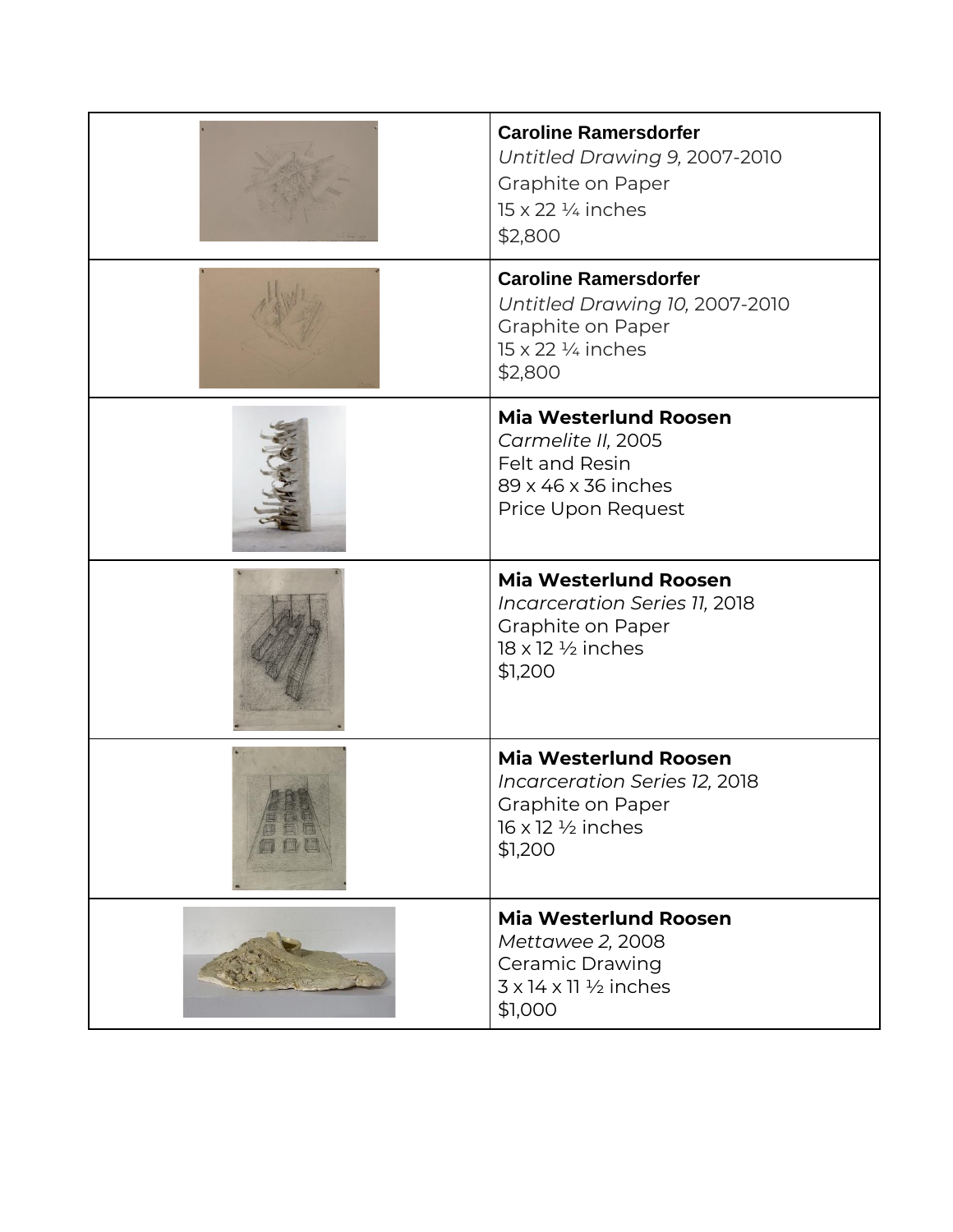| <b>HUARD HITTI</b><br><b>ALCOHOL: NEW</b> | <b>Mia Westerlund Roosen</b><br>Incarceration Series 1, 2018<br>Ink on Paper<br>7 x 10 inches<br>\$1,000                    |
|-------------------------------------------|-----------------------------------------------------------------------------------------------------------------------------|
|                                           | <b>Mia Westerlund Roosen</b><br>Incarceration Series 2, 2018<br>Ink on Paper<br>7 x 10 inches<br>\$1,000                    |
|                                           | <b>Mia Westerlund Roosen</b><br>Incarceration Series 3, 2018<br>Ink on Paper<br>$7\frac{1}{2}$ x 11 inches<br>\$1,000       |
|                                           | <b>Mia Westerlund Roosen</b><br>Incarceration Series 4, 2018<br>Ink on Paper<br>$7\frac{1}{2}$ x 11 inches<br>\$1,000       |
|                                           | <b>Mia Westerlund Roosen</b><br>Incarceration Series 5, 2018<br>Ink on Paper<br>$7\frac{1}{2}$ x 11 inches<br>\$1,000       |
|                                           | <b>Mia Westerlund Roosen</b><br>Incarceration Series 6, 2018<br>Ink on Paper<br>$7\frac{1}{2} \times 11$ inches<br>\$1,000  |
|                                           | <b>Mia Westerlund Roosen</b><br>Incarceration Series 7, 2018<br>Ink on Vellum<br>$7\frac{1}{2} \times 11$ inches<br>\$1,000 |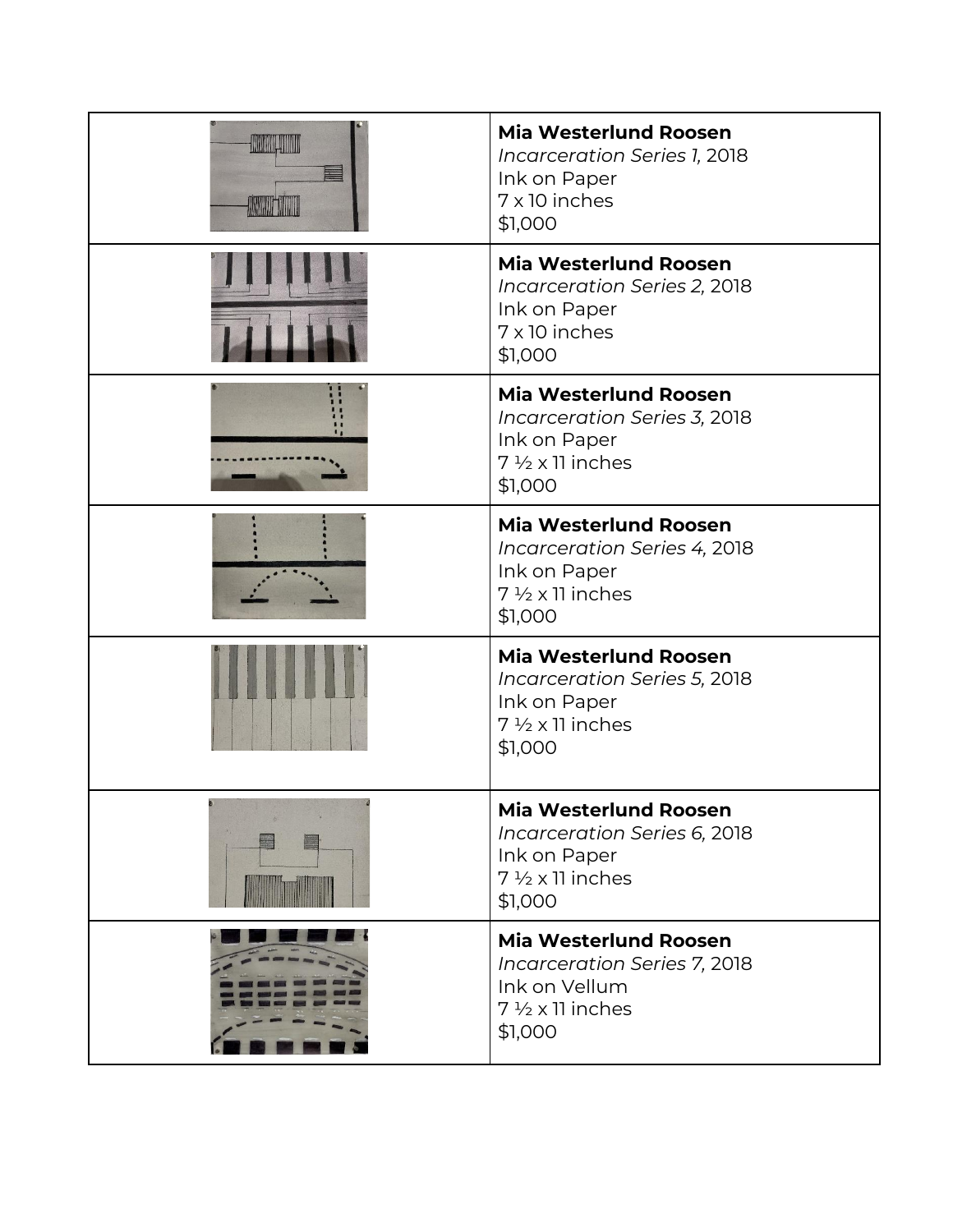| <b>Mia Westerlund Roosen</b><br>Incarceration Series 8, 2018<br>Ink on Vellum<br>$7\frac{1}{2}$ x 11 inches<br>\$1,000 |
|------------------------------------------------------------------------------------------------------------------------|
| <b>Mia Westerlund Roosen</b><br>Incarceration Series 9, 2018<br>Ink on Vellum<br>12 x 9 inches<br>\$1,000              |
| <b>Mia Westerlund Roosen</b><br>Incarceration Series 10, 2018<br>Ink on Vellum<br>12 x 9 inches<br>\$1,000             |
| <b>Mia Westerlund Roosen</b><br>Iris II, 2007<br>Felt, Resin, and Plaster<br>17 x 41 x 32 inches<br>\$20,000           |
| <b>Mia Westerlund Roosen</b><br>Hoosick Falls, 2006<br>Felt and Resin<br>27 x 24 x 27 inches<br>\$20,000               |
| <b>Mia Westerlund Roosen</b><br>Pulse Drawings C, 2017<br>Pencil on Paper<br>42 x 70 inches<br>\$8,000                 |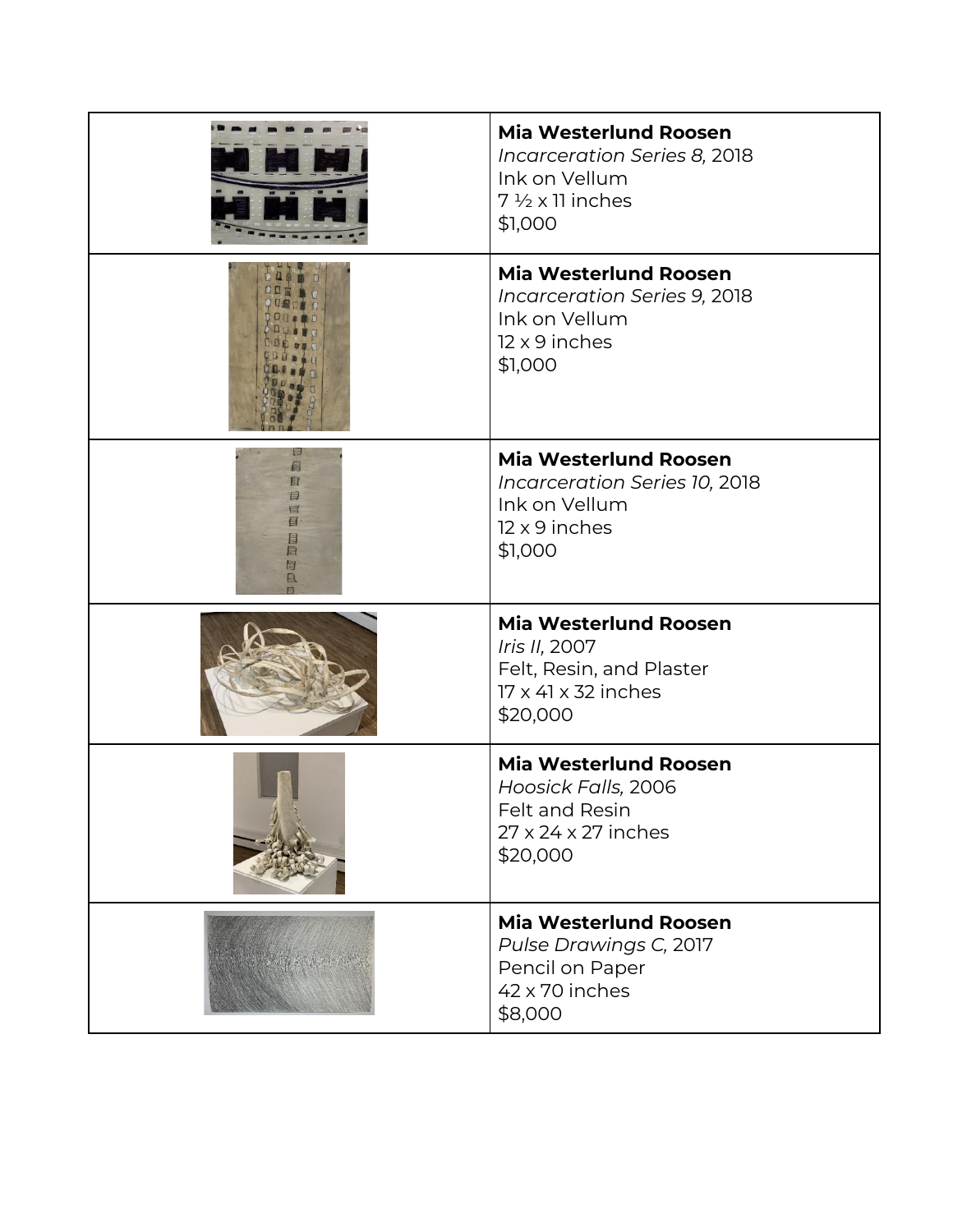|                | <b>Mia Westerlund Roosen</b><br>Peel, 1995<br><b>Ceramic Drawing</b><br>$7 \times 8 \times 5 \frac{1}{2}$ inches<br>\$1,000                     |
|----------------|-------------------------------------------------------------------------------------------------------------------------------------------------|
|                | <b>Mia Westerlund Roosen</b><br>Carmelite 1, 2004<br><b>Ceramic Drawing</b><br>10 $\frac{1}{2} \times 7 \frac{1}{2} \times 9$ inches<br>\$1,000 |
|                | <b>Mia Westerlund Roosen</b><br>Dervish 1, 2004<br>Ceramic Drawing<br>$4 \times 7 \times 6$ inches<br>\$1,000                                   |
|                | <b>Mia Westerlund Roosen</b><br>Mettawee 1, 2008<br>Ceramic drawing<br>$3 \times 14 \times 10$ inches<br>\$1,000                                |
| <b>TANK IN</b> | <b>Mia Westerlund Roosen</b><br>Maquette II (for courtyard), 2008<br>Ceramic<br>$14 \times 10 \times 3$ inches<br>\$5,000                       |
|                | <b>Mia Westerlund Roosen</b><br>Legion Model, 1994<br>Encaustic, Wood, and Sand<br>13 x 24 1/2 x 29 inches<br>\$12,000                          |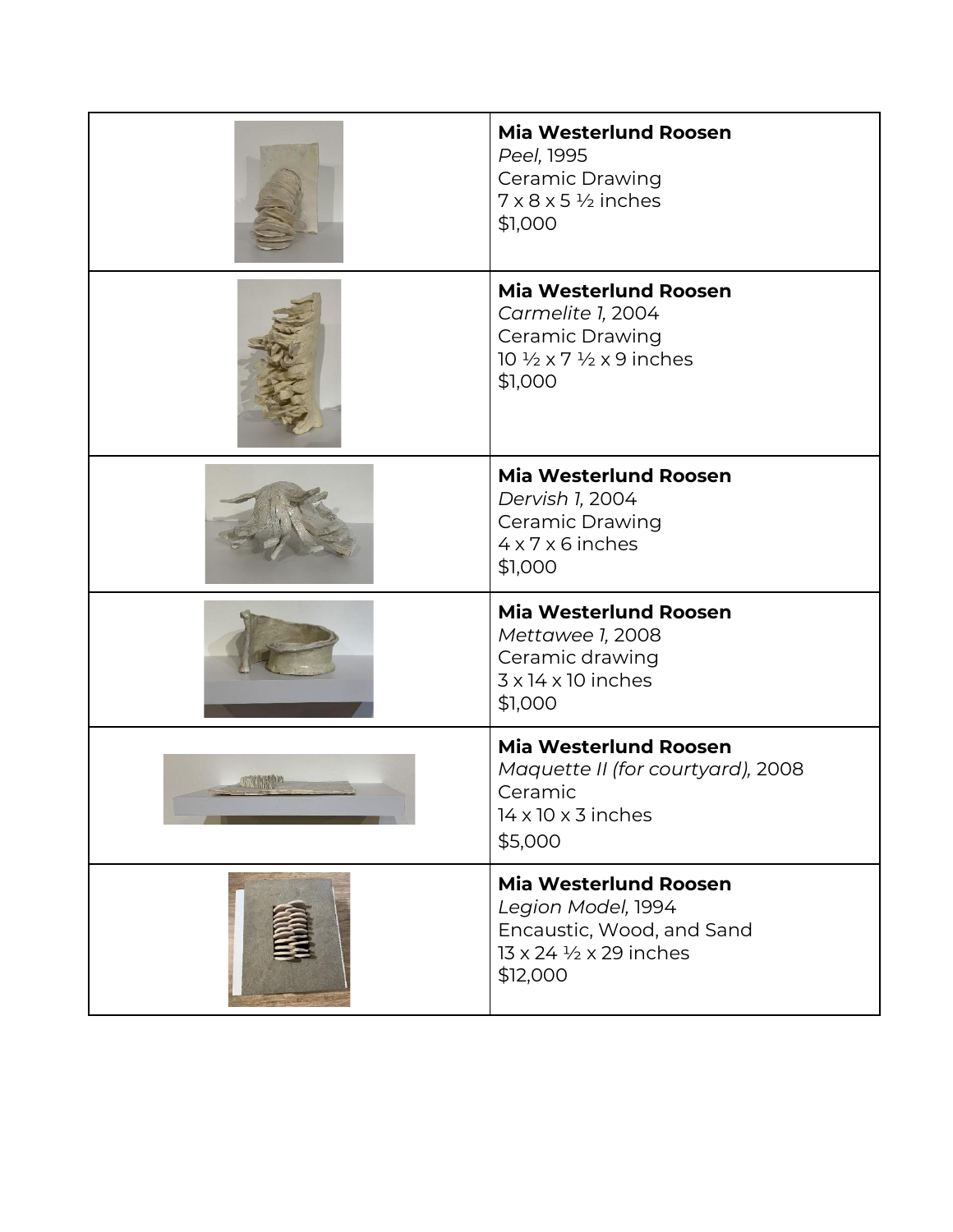| <b>Mia Westerlund Roosen</b><br>Eminence, 2006<br><b>Ceramic Drawing</b><br>$3\frac{1}{2} \times 6 \times 5$ inches<br>\$1,000                 |
|------------------------------------------------------------------------------------------------------------------------------------------------|
| <b>Mia Westerlund Roosen</b><br>Untitled, 1996<br><b>Ceramic Drawing</b><br>8 x 6 x 6 inches<br>\$1,000                                        |
| <b>Mia Westerlund Roosen</b><br>Dervish II, 2004<br>Resin and Felt<br>32 x 77 x 73 inches<br>Price Upon Request                                |
| <b>Dorothy Dehner</b><br>Untitled (Drawing For Sculpture), 1978<br>Pen and Ink Drawing<br>$23 \times 30\frac{3}{4}$ inches<br><b>NFS</b>       |
| <b>Dorothy Dehner</b><br>The Maiden Aunts, 1953<br>Aquatint/Engraving<br>5 $\frac{1}{2} \times 7$ $\frac{1}{8}$ inches<br><b>NFS</b>           |
| <b>Dorothy Dehner</b><br>Embryi, 1953<br>Etching, Aqua Tint, Roulette on Paper<br>$11 \times 13$ inches<br><b>NFS</b>                          |
| <b>Dorothy Dehner</b><br>Wing Sharp, 1954<br>Roulette, Etching, Drypoint on Paper<br>$11\frac{1}{8} \times 14\frac{7}{8}$ inches<br><b>NFS</b> |